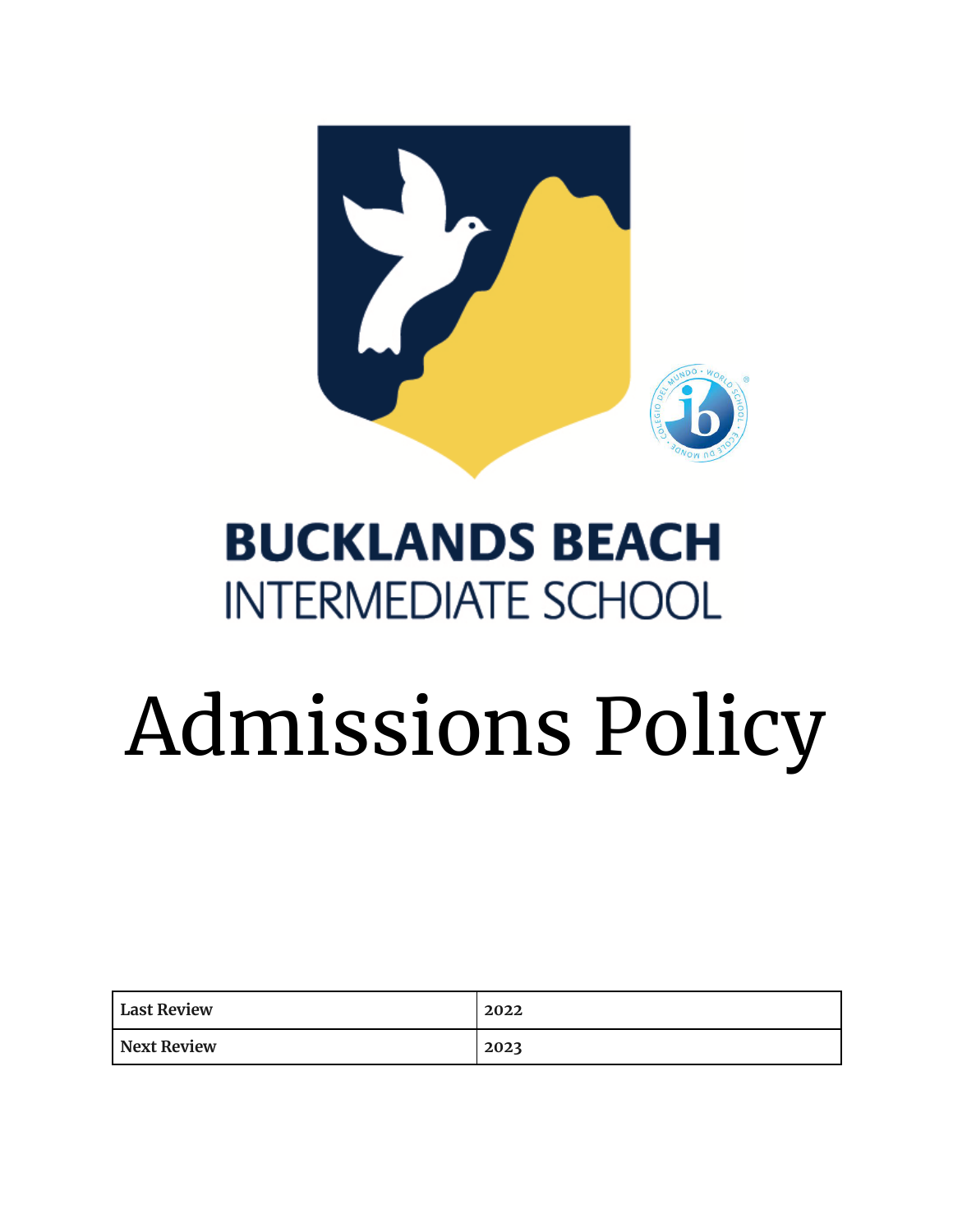## **Governance: Enrolment Policy**

The Board shall implement the enrolment requirements of the Education Act. The home zone of the school is: Bucklands Beach Peninsula to Mellons Bay valley including all side roads to the intersection of Gills Rd and Bleakhouse Rd round-about, along Gills Rd (both sides) excluding the roads on the Highway side of Gills Rd (but including Bain Pl), through to Pigeon Mountain Road (both sides), excluding all roads to the west of Pigeon Mountain Road and ending at the water. *(6.3.1: Policies & Procedures)*

International Fee Paying students may be accepted for enrolment at Bucklands Beach Intermediate. There will be no conditions on a given level of English proficiency. All enrolments are at the discretion of the school principal and will not be at the expense of local zoned students. All applicants shall meet NZ immigration requirements and a designated administrator will establish and implement procedures for the ongoing monitoring of compliance with the Code of Practice. *(6.3.2: Policies & Procedures)*

The school has requirements for student, staff and visitors that need to be adhered to such as: school dress and understanding the Policy & Procedures. *(6.3.3: Policies & Procedures)*

## **Management: Enrolment Policy**

The enrolment of all students at BBI will begin no earlier than 6 months prior to the first day of commencing (this is typically close to February 1st). Transition for all students is crucial.

Students who are no younger than 10 years 1 month and no older than 12 years 1 month on February 1st of the year they are enrolled at BBI, will commence in Year 7. Students who are no younger than 11 years 1 month and no older than 13 years years 1 month on February 1st of the year will commence in Year 8.

Guidance as of age will align with 'Enrol' and the MoE. Should a parent/guardian wish their child to be at a Year 7 or Year 8 outside these ages then the Principal and/or Deputy Principal will investigate the reasons for the enrolment and arrange for a meeting with the family or caregivers. Should the parent or caregiver be unhappy with the recommended enrolment year level, then they will be invited to write a letter to the Principal stating the reasons for the enrolment. The letter will be shared with the BoT.